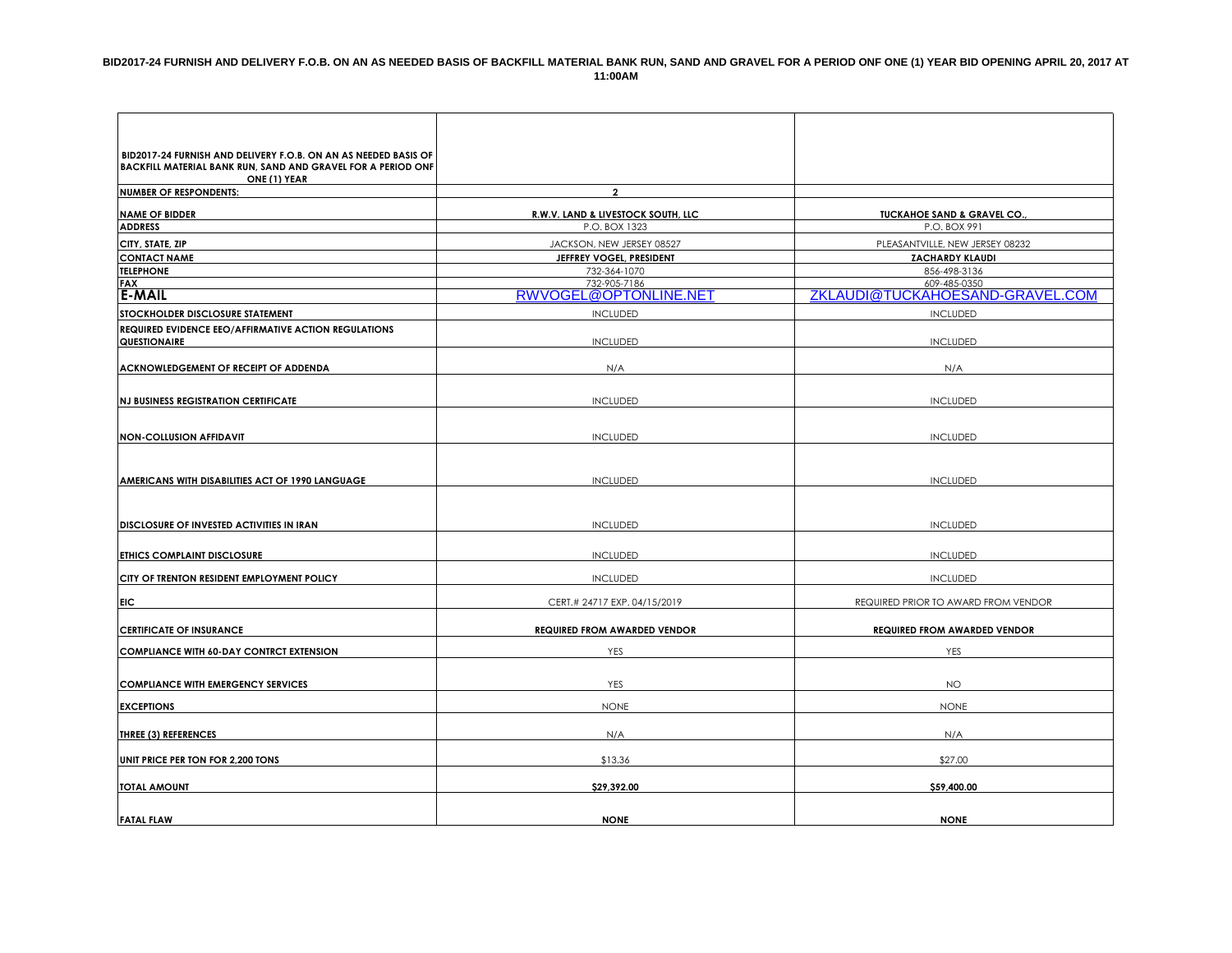## **Trenton Water Works** Construction & Maintenance Office Fiscal Year 2018 (7/1/17 to 6/30/18)

Bank Run Sand & Gravel Contract (2,200 tons) - Proposal & Specifications (Bank Run Sand & Gravel Backfill Material)

### PROPOSAL

The undersigned proposes to furnished and deliver as needed to the Trenton Water Works Yard at 333 Courtland St, Trenton, NJ. F.O.B.:

| Item                                                                                                                                                                                                                                                                                                                                                                                                                                                                                                                                       | Description                     |      | Units Quantity |                                                    | Unit Price | <b>Total Price</b>                          |  |
|--------------------------------------------------------------------------------------------------------------------------------------------------------------------------------------------------------------------------------------------------------------------------------------------------------------------------------------------------------------------------------------------------------------------------------------------------------------------------------------------------------------------------------------------|---------------------------------|------|----------------|----------------------------------------------------|------------|---------------------------------------------|--|
| 1                                                                                                                                                                                                                                                                                                                                                                                                                                                                                                                                          | Bank Run (I-2)<br>Sand & Gravel | Tons | 2,200          |                                                    |            | \$13.36 $\frac{1}{4}$ 29, 392 <sup>00</sup> |  |
|                                                                                                                                                                                                                                                                                                                                                                                                                                                                                                                                            |                                 |      |                | Grand Total >> $\frac{\frac{1}{4}q}{\frac{9}{5}q}$ |            |                                             |  |
| Submitted by: $R$ W.V. $L_{AVO}$ è Livestock South, INC.<br>P.O. BOX 1323<br>JACKSON, N.J. 08527                                                                                                                                                                                                                                                                                                                                                                                                                                           |                                 |      |                |                                                    |            |                                             |  |
|                                                                                                                                                                                                                                                                                                                                                                                                                                                                                                                                            |                                 |      |                |                                                    |            |                                             |  |
| (Company Name)                                                                                                                                                                                                                                                                                                                                                                                                                                                                                                                             |                                 |      |                |                                                    |            |                                             |  |
| (Signature) $\bigcup_{\forall x} \bigwedge_{\forall y} \bigwedge_{\forall y} \bigwedge_{\forall z} \bigwedge_{\forall z} \bigwedge_{\forall z} \bigwedge_{\forall z} \bigwedge_{\forall z} \bigwedge_{\forall z} \bigwedge_{\forall z} \bigwedge_{\forall z} \bigwedge_{\forall z} \bigwedge_{\forall z} \bigwedge_{\forall z} \bigwedge_{\forall z} \bigwedge_{\forall z} \bigwedge_{\forall z} \bigwedge_{\forall z} \bigwedge_{\forall z} \bigwedge_{\forall z} \bigwedge_{\forall z} \bigwedge_{\forall z} \bigwedge_{\forall z} \big$ |                                 |      |                |                                                    |            |                                             |  |
|                                                                                                                                                                                                                                                                                                                                                                                                                                                                                                                                            |                                 |      |                |                                                    |            |                                             |  |
| (Person to Contact, Please Print) JEFFREY VOGEL, PRESIDENT                                                                                                                                                                                                                                                                                                                                                                                                                                                                                 |                                 |      |                |                                                    |            |                                             |  |
|                                                                                                                                                                                                                                                                                                                                                                                                                                                                                                                                            |                                 |      |                |                                                    |            |                                             |  |

(Telephone)  $732 - 364 - 1070$ 

As per the attached NJDOT Standard Specification for Road and Bridge Construction, (Section 901.09, Soil Aggregate Table 901-2) of latest edition

- NOTE  $(1)$ : Driver of Dump Truck delivering materials shall comply with Trenton Water Works sign-in / sign-out Policy.
- Tons as a Net weight is to be certified by the Vendor through tickets indicating Gross weight of the NOTE  $(2)$ : vehicle & material minus Tare weight of vehicle with resulting Net weight of material.
- Bidders shall be disqualified in the midst of a Contract if they cannot commit equipment or NOTE  $(3)$ : transportation to load  $\&$  deliver materials by the next day after materials are ordered from the Trenton Water Works. Deliveries shall be performed regardless of other State, Federal, Municipal or Private Contracts or Trenton Water Works has the authority to cancel the contract and blacklist the vendor from further bidding with the City of Trenton.